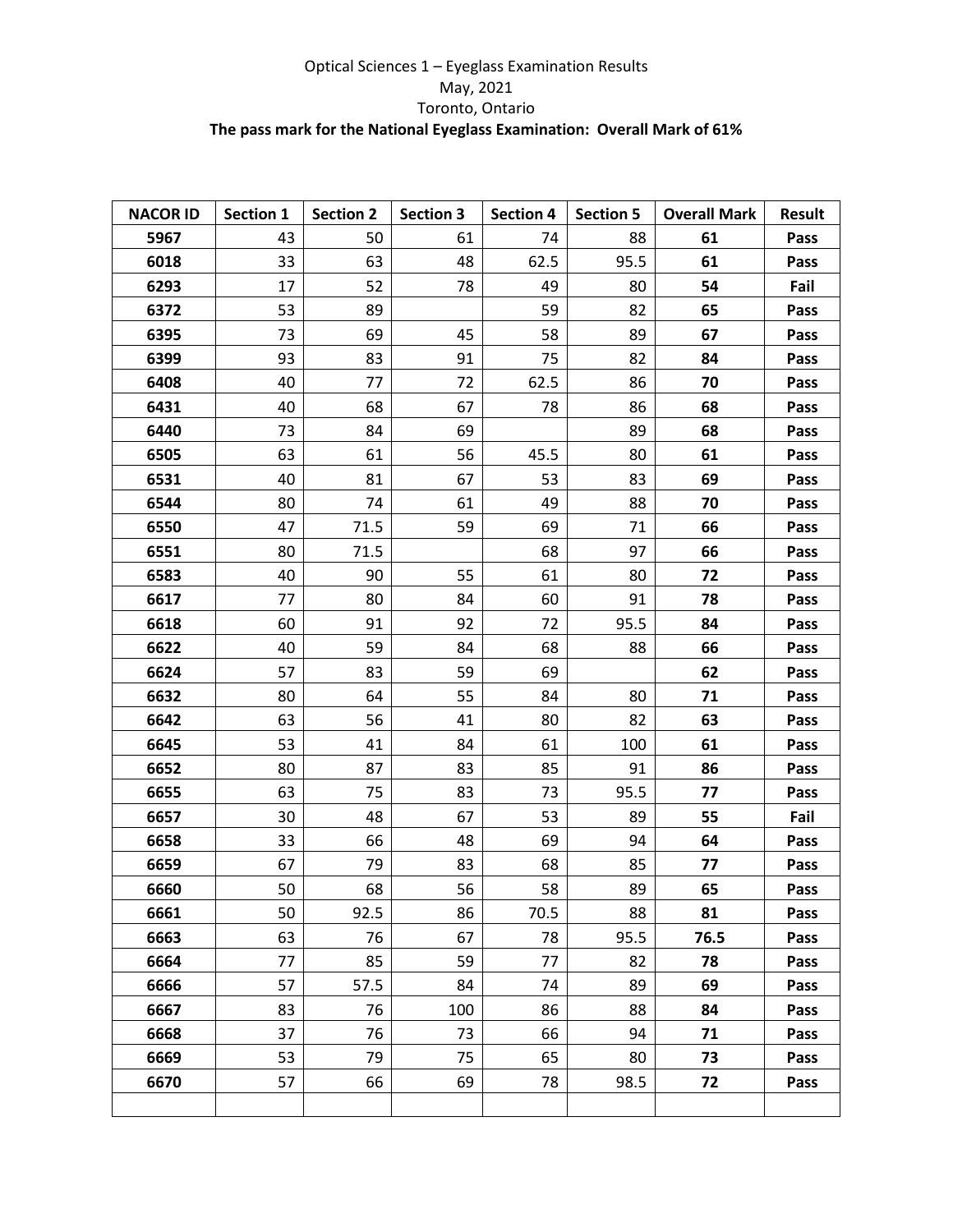## Optical Sciences 1 – Eyeglass Examination Results May, 2021 Toronto, Ontario **The pass mark for the National Eyeglass Examination: Overall Mark of 61%**

| <b>NACOR ID</b> | Section 1 | Section 2 | Section 3 | Section 4 | Section 5 | <b>Overall Mark</b> | <b>Result</b> |
|-----------------|-----------|-----------|-----------|-----------|-----------|---------------------|---------------|
| 6671            | 60        | 69        | 81        | 67        | 80        | 71                  | Pass          |
| 6672            | 43        | 89        | 81        | 70.5      |           | 66                  | Pass          |
| 6673            | 43        | 71.5      | 70        | 64        | 97        | 70                  | Pass          |
| 6674            | 47        | 73        | 67        | 73        | 83        | 70                  | Pass          |
| 6675            | 73        | 79        | 61        | 62.5      | 77        | 72                  | Pass          |
| 6676            | 33        | 76        | 91        | 79.5      | 94        | 76                  | Pass          |
| 6677            | 57        | 84        | 84        | 73        | 95.5      | 80                  | Pass          |
| 6680            | 63        | 97        | 77        | 84        | 76        | 84                  | Pass          |
| 6681            | 53        | 63        | 83        | 72        | 82        | 69                  | Pass          |
| 6682            | 60        | 56        | 80        | 77        | 80        | 67                  | Pass          |
| 6690            | 40        | 29        | 22        | 47        | 50        | 36                  | Fail          |
| 6691            | 50        | 98        | 67        | 72        | 91        | 81.5                | Pass          |
| 6692            | 53        | 63        | 62.5      | 85        | 95.5      | 71                  | Pass          |
| 6694            | 53        | 66        | 84        | 77        | 80        | 71                  | Pass          |
| 6695            | 47        | 62        | 84        | 67        | 92        | 68.5                | Pass          |
| 6696            | 73        | 81        | 84        | 76        | 86        | 80                  | Pass          |
| 6699            | 60        | 79        | 91        | 73        | 100       | 80                  | Pass          |
| 6700            | 73        | 81        | 89        | 77        | 95.5      | 82.5                | Pass          |
| 6701            | 60        | 55        | 55        | 75        | 92        | 65                  | Pass          |
| 6704            | 53        | 80        | 91        | 67        | 97        | 78                  | Pass          |
| 6705            | 40        | 72        | 72        | 68        | 91        | 70                  | Pass          |
| 6706            | 63        | 71        | 67        | 74        | 91        | 73                  | Pass          |
| 6709            | 80        | 78        | 94        | 69        | 100       | 82                  | Pass          |
| 6710            | 70        | 79        | 64        | 77        | 92        | 77                  | Pass          |
| 6711            | 63        | 81        | 56        | 72        | 91        | 75                  | Pass          |
| 6712            | 63        | 75        | 81        | 70.5      | 86        | 75                  | Pass          |
| 6713            | 77        | 84        | 53        | 75        | 85        | 77                  | Pass          |
| 6714            | 67        | 71        | 80        | 34        | 89        | 67                  | Pass          |
| 6715            | 63        | 55        | 89        | 66        | 83        | 67                  | Pass          |
| 6716            | 77        | 61        | 94        |           | 94        | 62                  | Pass          |
| 6717            | 70        | 84        | 92        | 65        | 89        | 80                  | Pass          |
| 6720            | 40        | 82        | 86        | 81        | 77        | 76                  | Pass          |
| 6722            | 43        | 50        | 66        | 68        | 89        | 61                  | Pass          |
| 6723            | 47        | 83        | 100       | 83        | 94        | 80                  | Pass          |
| 6724            | 40        | 59        | 94        | 61        | 91        | 66                  | Pass          |
| 6725            | 53        | 37        | 81        | 73        | 98.5      | 61                  | Pass          |
| 6728            | 60        | 95        | 77        |           | 80        | 68                  | Pass          |
| 6729            | 63        | 73        | 83        | 80        | 88        | 76.5                | Pass          |